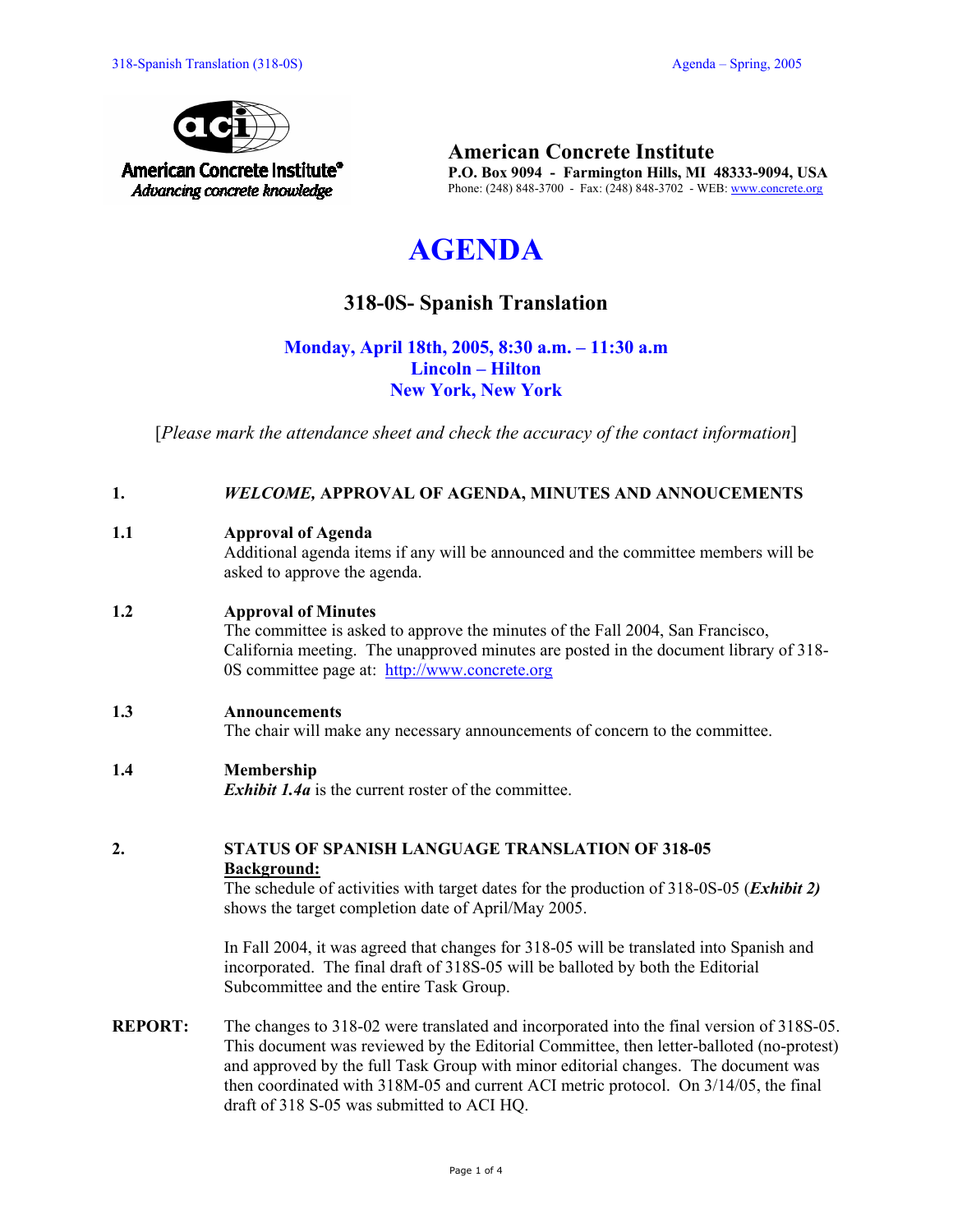# **ACTION:** Luis Garcia to update the committee.

#### **5. NEXT MEETING**

The next meeting is scheduled for 8:30-10:00 A.M., Monday, November  $7<sup>th</sup>$ , 2005.

# **6. ADJOURNMENT**

| Enclosures: | Exhibit 1.4a | Roster of 318-0S                                                    |
|-------------|--------------|---------------------------------------------------------------------|
|             | Exhibit 2    | Schedule of activities/target dates for the production of 318-0S-05 |

SHA/Jej September 2, 2004

G:\Engineering\318\318-S\318-S-agendas\2005 Spring - NY\Draft-Agenda-w-Ex-318-0S-NY-Spring 2005.doc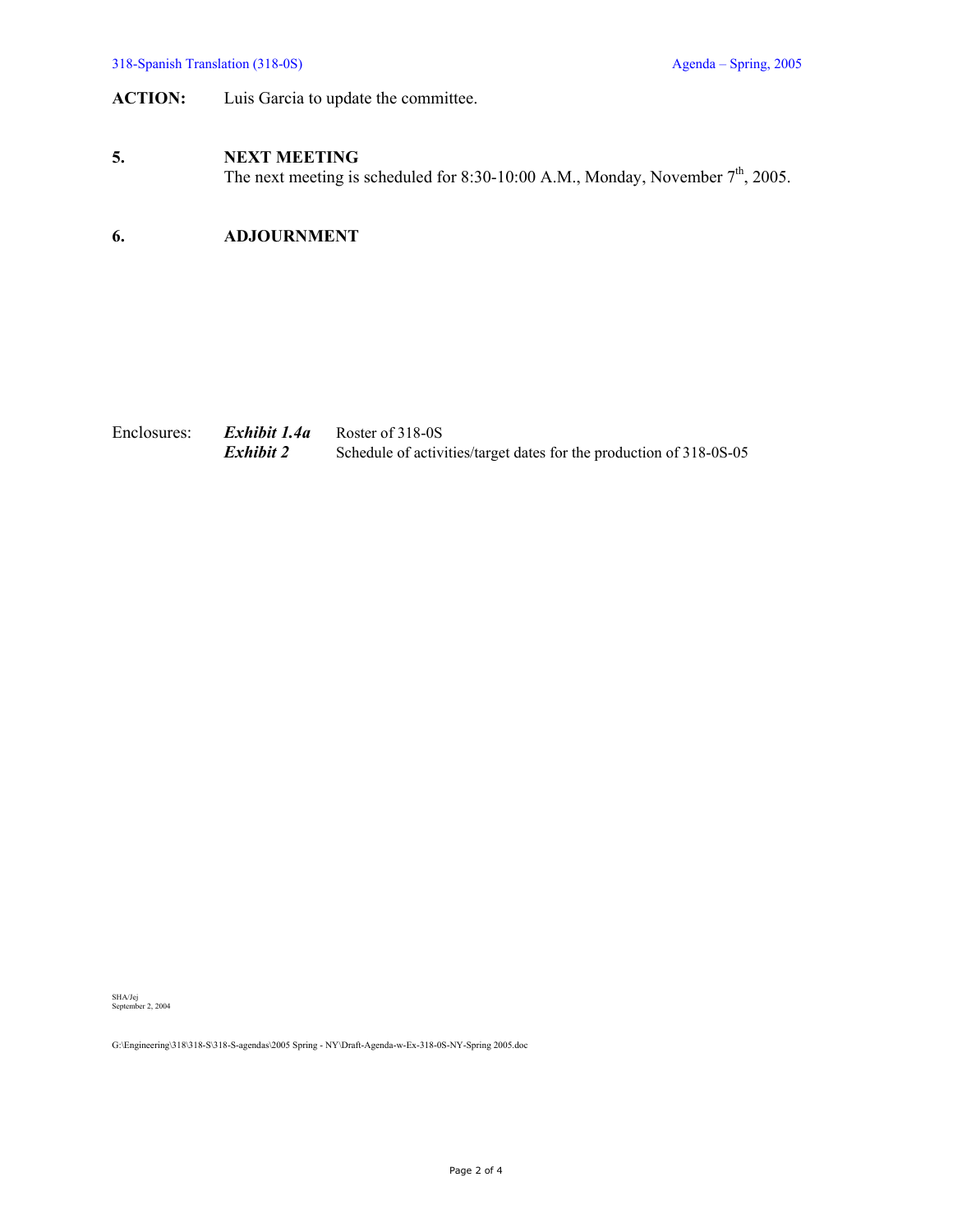# *Exhibit 1.4a* **Roster of 318-0S**

| Bondy, Kenneth (Chair)                  | Hover Kenneth                       |  |  |  |  |  |  |  |  |
|-----------------------------------------|-------------------------------------|--|--|--|--|--|--|--|--|
| <b>Consulting Struct Engineer</b>       | <b>Cornell University</b>           |  |  |  |  |  |  |  |  |
| 6520 Platt Ave #651                     | 302 Hollister Hall                  |  |  |  |  |  |  |  |  |
| West Hills, CA 91307-3218 United States | Ithaca, NY 14853-3501 United States |  |  |  |  |  |  |  |  |
| Phone: (818)883-7853                    | Phone: (607)255-3406                |  |  |  |  |  |  |  |  |
| Fax: (818)999-4262                      | Fax: (607)255-9004                  |  |  |  |  |  |  |  |  |
| E-mail: ken@kenbondy.com                | E-mail: kch7@cornell.edu            |  |  |  |  |  |  |  |  |
| Alcocer, Sergio                         | Izquierdo-Encarnacion, Jose         |  |  |  |  |  |  |  |  |
| <b>UNAM</b>                             | 27 Santa Anastacia St-El Vigia      |  |  |  |  |  |  |  |  |
| Cruz Verde 199 Casa 10                  | San Juan, PR 00926                  |  |  |  |  |  |  |  |  |
| Lomas Quebradas                         | Phone: (787)761-3174                |  |  |  |  |  |  |  |  |
| Mexico, DF 10000 Mexico                 | Fax: (787)292-6304                  |  |  |  |  |  |  |  |  |
| Phone: 52-55-56223422                   | E-mail: pepeiz@msn.com              |  |  |  |  |  |  |  |  |
| Fax: 52-55-56162894                     |                                     |  |  |  |  |  |  |  |  |
| E-mail: salcocerm@iingen.unam.mx        |                                     |  |  |  |  |  |  |  |  |
| Covarrubias, Juan Pablo                 | Santana, Guillermo                  |  |  |  |  |  |  |  |  |
| Inst Chileno del Cemento                | University of Costa Rica            |  |  |  |  |  |  |  |  |
| San Pio X 2455 - Providencia            | Apartado Postal 1839                |  |  |  |  |  |  |  |  |
| Santiago, Chile                         | San Pedro, 2050 Costa Rica          |  |  |  |  |  |  |  |  |
| Phone: (562)232-6777                    | Phone: 50-62-074012                 |  |  |  |  |  |  |  |  |
| Fax: (562)233-9765                      | Fax: 50-62-074440                   |  |  |  |  |  |  |  |  |
| E-mail: jpcovarrubias@ich.cl            | E-mail: gsantana@racsa.co.cr        |  |  |  |  |  |  |  |  |
| Garcia, Luis                            | Stark, Roberto                      |  |  |  |  |  |  |  |  |
| Proyectos y Disenos Ltda                | Consultant                          |  |  |  |  |  |  |  |  |
| Carrera 20 No 84-14 Piso 7              | Llama 130/Col Jardines del Ped      |  |  |  |  |  |  |  |  |
| Bogota, 9 Colombia                      | Mexico, DF 01900 Mexico             |  |  |  |  |  |  |  |  |
| Phone: (571)530-0655                    | Phone: 011525552816675              |  |  |  |  |  |  |  |  |
| Fax: (571)530-0650                      | Fax: 011525552816677                |  |  |  |  |  |  |  |  |
| E-mail: legarcia@cable.net.co           | E-mail: rstark@solar.sar.net        |  |  |  |  |  |  |  |  |
| Yanez, Fernando                         |                                     |  |  |  |  |  |  |  |  |
| <b>IDIEM University of Chile</b>        | Rodriguez, Mario                    |  |  |  |  |  |  |  |  |
| Plaza Ercilla 883                       | National Univ of Mexico             |  |  |  |  |  |  |  |  |
| Casilla 1420                            | Ap Postal 70-290 Ciudad             |  |  |  |  |  |  |  |  |
| Santiago, Chile                         | Universit Delegacion Coyoacan       |  |  |  |  |  |  |  |  |
| Phone: (562)678-4152                    | 04510 Mexico City, DF               |  |  |  |  |  |  |  |  |
| Fax: (562)671-8979                      | Mexico                              |  |  |  |  |  |  |  |  |
| E-mail: fyanez@ing.uchile.cl            | Phone: 011525556223500:1481         |  |  |  |  |  |  |  |  |
|                                         | Fax: 011525556161514                |  |  |  |  |  |  |  |  |
|                                         | E-mail: mrod@servidor.unam.mx       |  |  |  |  |  |  |  |  |
|                                         |                                     |  |  |  |  |  |  |  |  |